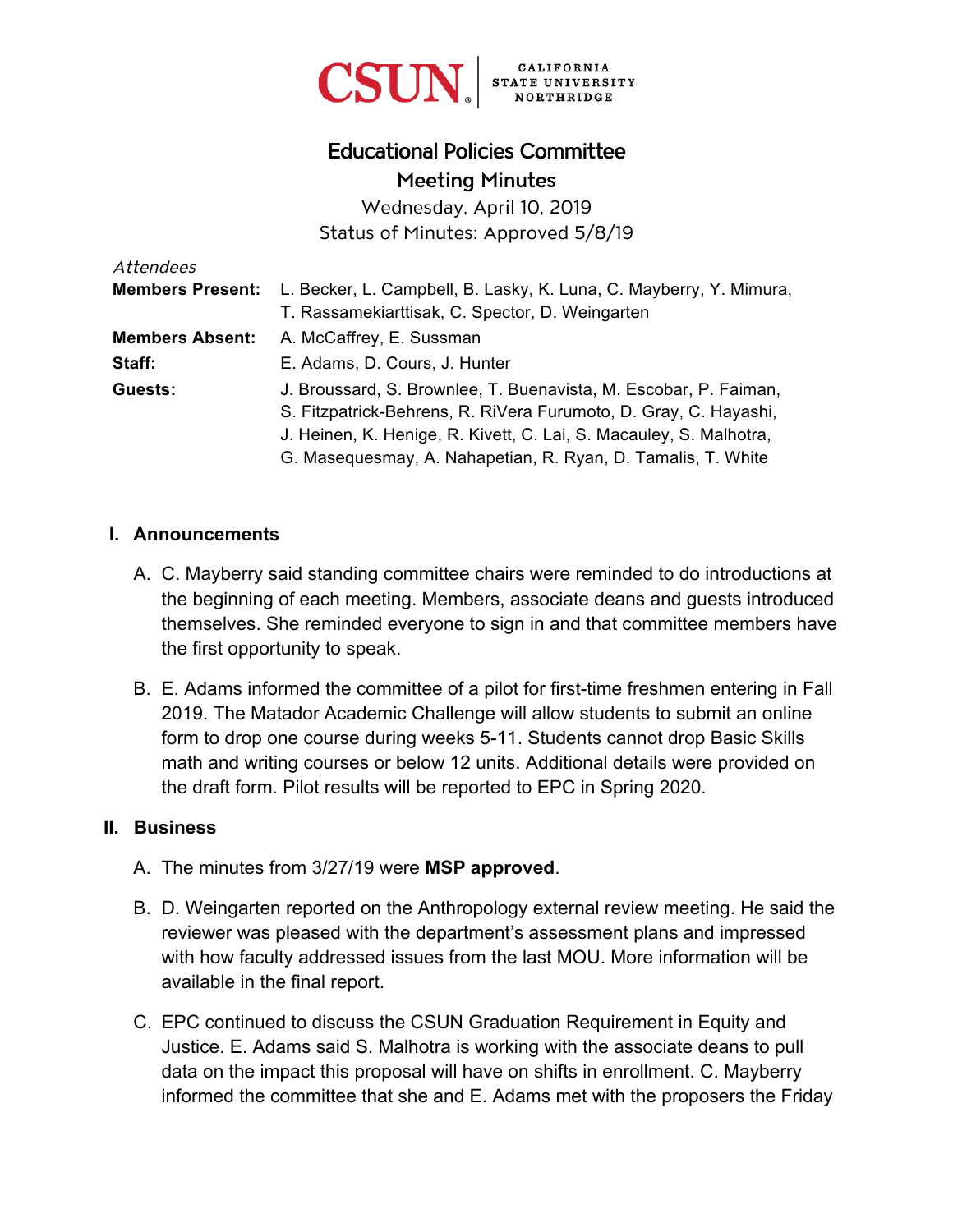after the last EPC meeting to edit the SLOs. She asked why one of the SLOs was split out and added to the new version. G. Masequesmay said they responded to the split because of feedback and to make it easier for more courses to meet the SLOs. C. Mayberry shared some of the feedback she received from faculty and committee members. The committee and guests also discussed concerns about consultation and when and how that should occur.

C. Mayberry said the committee will need to decide whether to continue considering the proposal or create a subcommittee. She will consult further and follow up with G. Masequesmay on how to proceed.

D. College of Science and Mathematics

### *Biology*

### *Course Modifications*

- 1. BIOL 100/L Introductory Biology (3/1). **MSP approved**.
- 2. BIOL 241 Human Pregnancy and Embryology (3). **Tabled for revisions**. Adjust WI word count total to 2,500 words, explain how each course SLO will be assessed, consult with Human Sexuality and add lower division writing requirement as a prerequisite.
- 3. BIOL 312/L Vertebrate Biology and Lab (2/1). **MSP approved**.
- 4. BIOL 323/392E Plants and Animals of Southern California/Field Studies (3/1). **Withdrawn by the college.**
- 5. BIOL 362 Genetics and Society (3). **MSP approved**. Fix proposal to meet all WI SLOs.

### *New Course*

6. BIOL 306 – In the Light of Evolution (3). **MSP approved**.

## *Program Modifications*

- 7. Biology, B.A. **MSP approved**.
- 8. Biology, B.S. Cell and Molecular Biology Option. **MSP approved**.
- 9. Biology, B.S. Ecology and Evolutionary Biology Option. **MSP approved**.
- 10. Biology, B.S. Microbiology Option. **MSP approved**.
- 11. Biology, B.S. Biotechnology/Medical Technology Option. **MSP approved**.
- 12. Biology, B.S. Marine Biology Option. **MSP approved**.

## *Geological Sciences*

## *Course Modification*

- 13. GEOL 107/L Geology Goes to Hollywood and Lab (3/1). **MSP approved**. *New Courses*
- 14. GEOL 327 Geoforensics (3). **MSP approved**.

## *Physics and Astronomy*

## *Course Modification*

15. PHYS 365 – Experimental Physics I (2). Postponed due to lack of time.